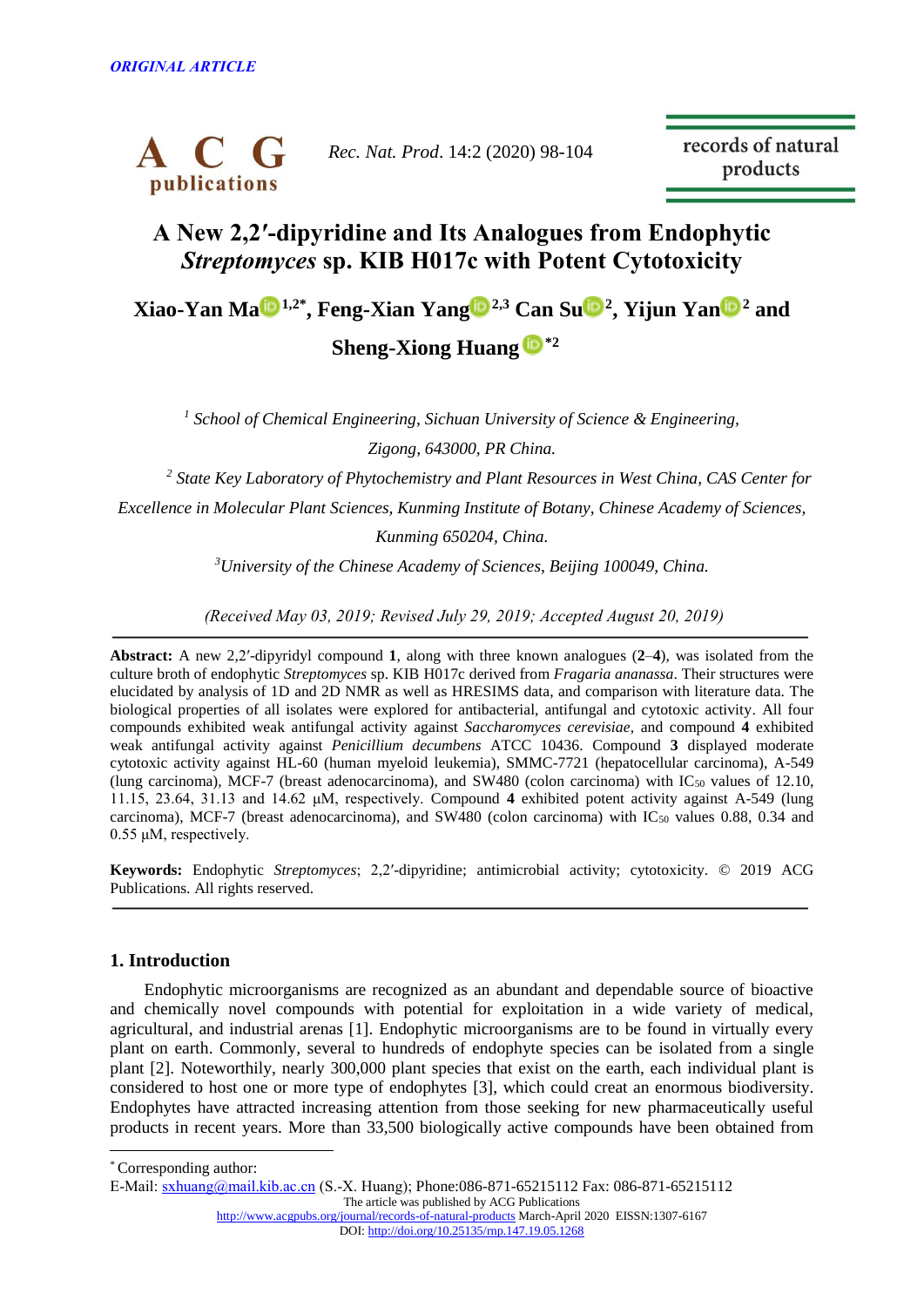microbes by the end of 2010. Among them, 40% were produced by actinobacteria, especially the excellent producers in the genus *Streptomyces* [4].

With the aim of discovering new biologically active agents from endophytic actinomycetes [5,6,7], we isolated a *Streptomyces* sp. KIB H017c from a healthy *Fragaria ananassa* collected in Wenshan, Yunnan Province, China in 2014. In this report, we describe the isolation and structure elucidation of a new compound **1** as a 2,2′-dipyridyl derivative, and together with three known analogues (**2**–**4**) from the culture broth of KIB H017c. All isolates were evaluated for their antimicrobial and cytotoxic activity.

### **2. Materials and Methods**

#### *2.1. General*

The UV data was detected by Shimadzu UV-2401PC (Shimadzu Corp., Japan). NMR spectra were recorded on Bruker Avance Ⅲ 600 (Bruker Corp., Switzerland) with <sup>1</sup>H NMR at 600 MHz and <sup>13</sup>C NMR at 150 MHz. Chemical shifts were reported in units of ppm and referenced to solvent residual in both <sup>1</sup>H NMR and <sup>13</sup>C NMR spectra, coupling constants  $(J)$  were expressed in Hz. HRESIMS analysis was carried out on an Agilent 1290 UPLC/6540 Q-TOF mass spectrometer, and general ESIMS on a Waters Xevo TQ-S spectrometer. Preparative HPLC separations were performed on a CXTH system, equipped with a UV3000 detector set at 203 nm (Beijing Chuangxintongheng Instruments Co. Ltd., China) and a MCI column (310 mm  $\times$  26 mm I. D.) at a column temperature of 28 °C. Semipreparative HPLC was conducted on a Hitachi Chromaster system (Hitachi Ltd., Japan) equipped with an YMC−Triart C18 column (250 × 10 mm i.d., 5 μm), at a column temperature of 28 °C, and detection was performed with a DAD detector. The chromatographic silica gel (200–300 mesh) was supplied by Qingdao Marine Chemical Inc., China and Sephadex LH-20 (25–100 µm) was supplied by Pharmacia Biotech Ltd., Sweden. Thin-layer chromatography (TLC) was performed using precoated silica gel GF254 plates (0.25 mm in thickness, Qingdao Marine Chemical Inc., China) with various solvent systems, and spots were visualized by UV light (254 nm) and colorized using iodine, or by heating after spraying with  $10\%$  H<sub>2</sub>SO<sub>4</sub> in MeOH.

#### *2.2. Biological Material*

The Strain KIB H017c was isolated from a healthy *Fragaria ananassa* plant collected at east longitude 104°20′46.0″, north latitude 23°17′39.0″ in Wenshan, Yunnan Province, China in 2014. Its 16S rRNA gene sequence (GenBank accession No. MK049995) of this strain showed a 99% identity to *Streptomyces* sp. S8 (GenBank accession No. CP015362). Pathogenic bacteria strains were provided by North West Agriculture and Forestry University, Xi'an. Strains have been saved in the State Key Laboratory of Phytochemistry and Plant Resources in West China, CAS Center for Excellence in Molecular Plant Sciences, Kunming Institute of Botany, Chinese Academy of Sciences.

#### *2.3. Fermentation and Isolation*

The seed medium was prepared in 250 mL baffle Erlenmeyer flasks. Each flask was filled with 50 mL of Tryptone Soy Broth (30 g/L, pH was not adjusted) and cultivated for 48 hours at 28 °C on a rotary shaker (200 rpm). Fermentations were carried out in 1000 mL baffle Erlenmeyer flasks. Each flask was filled with 250 mL of medium consisting of Tryptone 0.5%, yeast extract 0.5%, soluble starch 1%, D-glucose 1%, Glycerol 1% and CaCO<sub>3</sub> 0.3% in deionized H<sub>2</sub>O (pH was adjusted to 7.0). Every fermentation flask was inoculated with 10 mL seed medium and cultivated for 7 days at 28 °C on a rotary shaker (200 rpm). The culture broth (15 L) was centrifuged (4000 rpm, 20 min) and the liquid supernatant was extracted with ethyl acetate ( $6 \times 5$  L) and concentrated in vacuo, while the mycelium was extracted with acetone  $(3 \times 0.5 \text{ L})$  and concentrated in vacuo, then partitioned with ethyl acetate twice and concentrated. Both organic parts were combined and evaporated to remove the solvent. The residue (1.5 g) was subjected to silica gel column chromatography. Elution with petroleum ether-ethyl acetate (90:10, 50:50 and 0:100 v/v) and MeOH yielded three fractions A to C.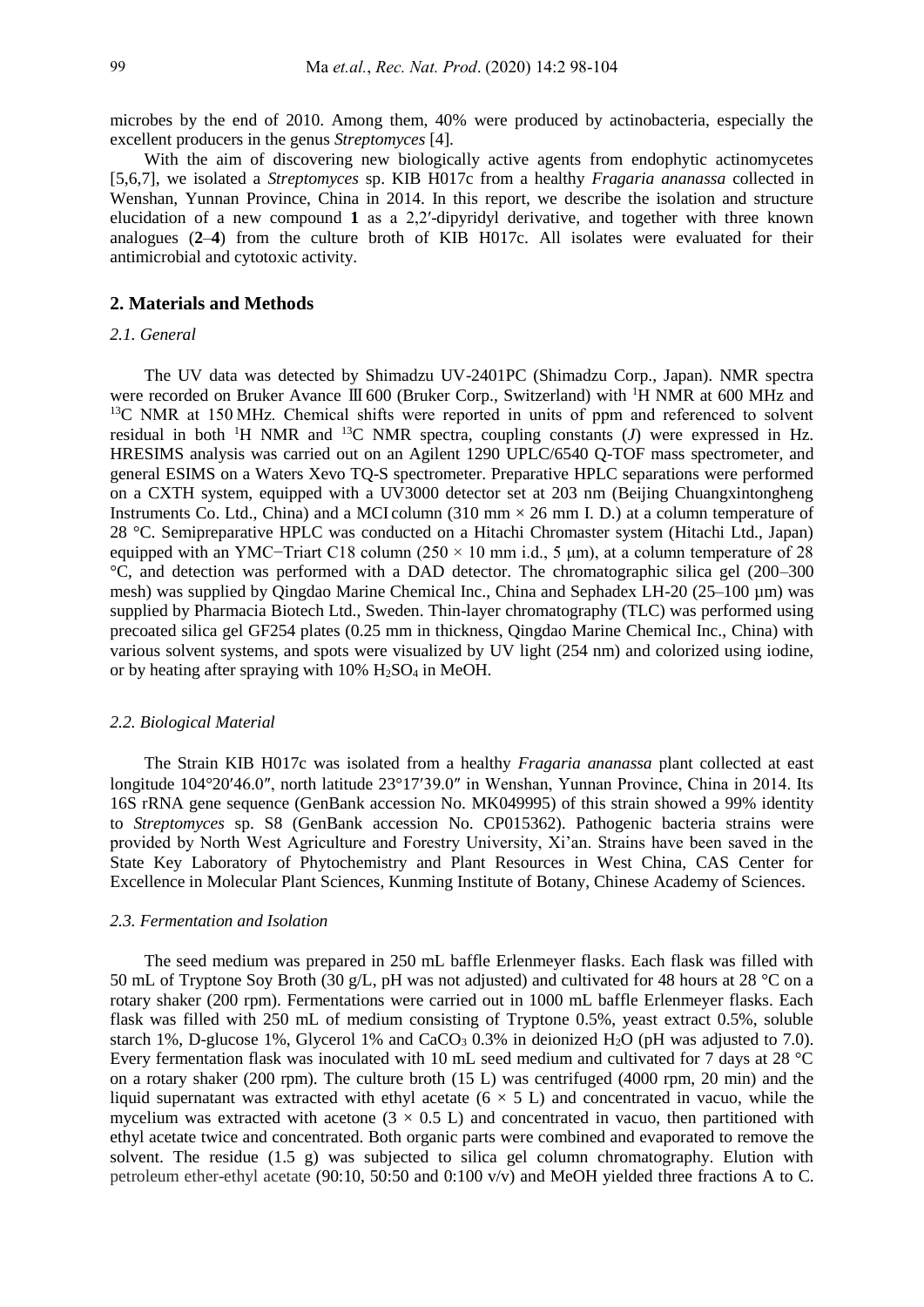Fraction B (1.0 g) was further separated using preparative HPLC on an MCI column into fractions B-1 to B-4, by elution with MeOH (25%, 50%, 75% and 100% in water) using a flow rate of 12 mL/min. Fraction B-3 was further separated by Sephadex LH-20 chromatography (MeOH) into fractions B-3-1 to B-3-3. Fraction B-3-2 was subjected to semipreparative HPLC (Hitachi HPLC system, YMC−Triart C18 column,  $250 \times 10$  mm, DAD detector) using a flow rate of 3 mL/min and isocratic elution with 35% MeOH in H2O, and yielded **1** (4.0 mg) and **2** (3.0 mg). Fraction B-4 was soluble in chloroform and methanol (1:1, v/v), and yielded colourless crystals after evaporation of the solvent. Repeated washing of the crystals with ethyl acetate and MeOH, yielded compound **3** (10 mg). The residue of fraction B-4 was subjected to semipreparative HPLC with isocratic elution with 75% MeOH in H<sub>2</sub>O at a flow rate of 3 mL/min, yielded compound **4** (3.0 mg) (see supporting information for detailed procedure).



**Figure 1.** Chemical structure of compounds **1**–**4**

#### *2.4. Antimicrobial Activity Test*

For plate diffusion assays [8], 20 µg of the isolated compounds were dissolved in acetone and dropped on paper disks  $(\emptyset 5$  mm, thickness 0.5 mm). These were dried under sterile conditions and placed on agar plates inoculated with the testing organism (two fungi strains, *Saccharomyces cerevisiae* and *Penicillium decumbens* ATCC 10436, two bacteria strains, *Escherichia coli* ATCC 8099 and *Staphylococcus aureus* ATCC 6538). The plates were cultivated at 37 °C (bacteria) for 12 h or 28 °C (fungi) for 48 h, and the inhibition zones were measured. Kanamycin (10 µg/disk) and nystatin (10 µg/disk) were used as positive control for bacteria and fungi, respectively. Each test was performed four times.

#### *2.5. Cytotoxicity Activity Test*

The cytotoxicity of compounds **1**–**4** against the tumor cell lines HL-60 (human myeloid leukemia), SMMC-7721 (hepatocellular carcinoma), A-549 (lung carcinoma), MCF-7 (breast adenocarcinoma), and SW480 (colon carcinoma) were assessed using the MTS method [9]. Cisplatin (Sigma, 99% purity) and Paclitaxel (Taxol, Sigma, 97% purity) were used as positive controls. Briefly, all cells were cultured in RPMI-1640 or DMEM medium (Hyclone, Logan, UT, USA), which were supplemented with 10% fetal bovine serum (Hyclone, USA) at 37 ℃ in a humidified atmosphere containing 5% CO<sub>2</sub>. Cells were seeded at  $1 \times 10^4$  cells per well into 96-well cell culture plates and then incubated at 37 ℃ for 12~24 h. The tested compounds of different concentrations (0.064, 0.32, 1.6, 8.0, 40 μM) were added into the 96-well plates and cultivated for 48 h. Then 20 μL of MTS was added to each well and the incubation continued for 4 h at 37 ℃. Finally, the optical density was measured at 492 nm using a Multiskan FC plate reader (Thermo Scientific, USA). The IC<sub>50</sub> value of each compound was calculated by the Reed and Muench's method [10].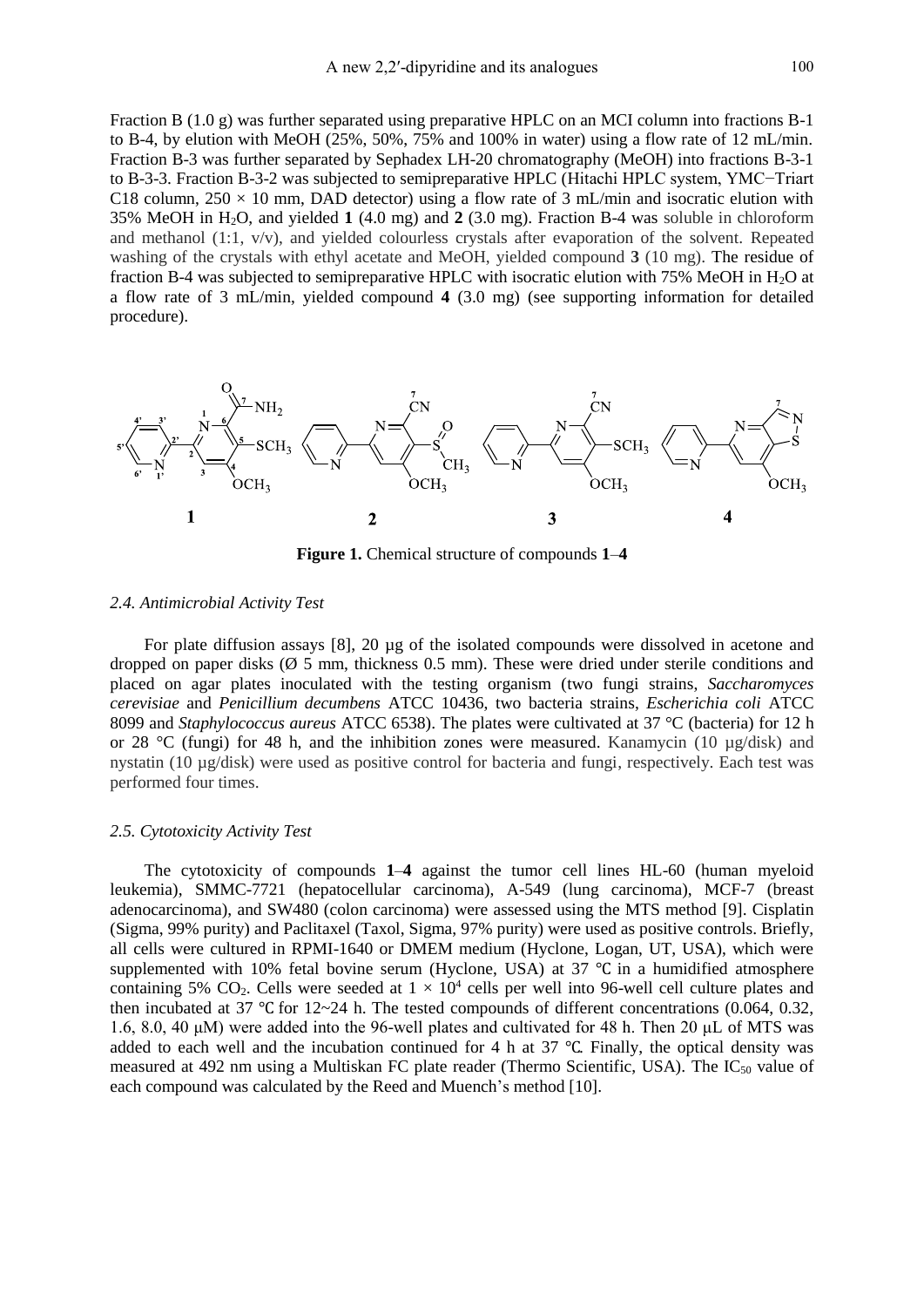#### **3. Results and Discussion**

#### *3.1. Structure Elucidation*

Compound 1 was obtained as white powder, and assigned a molecular formula of  $C_{13}H_{13}N_3O_2S$ from its HRESIMS data  $(m/z)$  276.0808 [M+H<sup>+</sup>], calcd for 276.0801), requiring 9 degrees of unsaturation. Analysis of the <sup>13</sup>C NMR data and HSQC spectrum for **1** revealed six quaternary carbons, five methine carbons, and two methyl carbon including a methoxy group ( $\delta_H$  4.05,  $\delta_C$  56.4) and a methylthio group ( $\delta$ <sub>H</sub> 2.33,  $\delta$ <sub>C</sub> 17.6). The H-H COSY spectrum of 1 indicated a sequence correlation of 3′-H (*δ* 8.39), 4′-H (*δ* 7.95), 5′-H (*δ* 7.48) and 6′-H (*δ* 8.70), and the HMBC spectrum indicated correlations from 3<sup>'</sup>-H, 4<sup>'</sup>-H and 6<sup>'</sup>-H to 2<sup>'</sup>-C ( $\delta$  154.4), revealing the presence of a 2-pyridyl group. Further comparison of NMR spectra with SF2738A [11] indicated that compound **1** has a similar 2,2′-dipyridyl skeleton, and the only difference was the substituent at 6. As shown in Figure 2 and Table 1, the HMBC experiments (correlations from H-3' to C-2, from H-3 to C-2', from  $\delta_H$  4.05 (4-OCH<sub>3</sub>) to C-4 and from  $\delta$ <sub>H</sub> 2.33 (5-SCH<sub>3</sub>) to C-5) revealed that 1 consists of a tetra-substituted pyridine with 2-pyridyl, methoxyl, methylthio and one additional group at positions 2, 4, 5 and 6, respectively. The remaining group was deduced to be an amide group by HMBC correlations from  $\delta_H$ 7.94 and  $\delta_H$  7.57 to  $\delta_C$  168.9 (C-7), and  $\delta_H$  7.57 (1H, s) to  $\delta_C$  158.2 (C-6) in Figure 2. From the foregoing evidence, compound **1** was established as shown in Figure 1.

**Table 1.** <sup>1</sup>H (600 MHz) and <sup>13</sup>C NMR (150 MHz) data of compound 1 in DMSO- $d_6$ 

| <b>Position</b> | $\delta c$ (ppm)          | $\delta_H$ (ppm, J in Hz)               |
|-----------------|---------------------------|-----------------------------------------|
| 2               | 155.5(C)                  |                                         |
| 3               | 103.4 (CH)                | $8.02$ (1H, s)                          |
| 4               | 166.7 $(C)$               |                                         |
| $4-OCH3$        | 56.4 $(CH_3)$             | $4.05$ (3H, s)                          |
| 5               | 118.5 $(C)$               |                                         |
| $5-SCH3$        | $17.6$ (CH <sub>3</sub> ) | $2.33$ (3H, s)                          |
| 6               | 158.2(C)                  |                                         |
| 7               | 168.9 $(C)$               |                                         |
| $7-NH2$         |                           | $7.94$ (1H, m)                          |
|                 |                           | $7.57 \, (\text{1H,s})$                 |
| $2^{\prime}$    | 154.4 $(C)$               |                                         |
| 3'              | 121.1 (CH)                | 8.39 (1H, d, $J = 7.8$ Hz)              |
| 4'              | 137.5 (CH)                | 7.96 (1H, td, $J = 7.8$ , 1.2 Hz)       |
| 5'              | 124.8 (CH)                | 7.48 (1H, ddd, $J = 7.2$ , 4.8, 1.2 Hz) |
| 6'              | 149.3 (CH)                | 8.70 (1H, d, $J = 4.2$ Hz)              |
|                 |                           |                                         |



**Figure 2.** Key HMBC correlations of compound **1**

Additionally, three known compounds were obtained (Figure 1). Compound **2** was isolated as a white powder, its ESI-MS spectrum showed a molecular ion peak at  $m/z$  274 [M+H]<sup>+</sup>. Compound 3 was isolated as colourless needle crystal (CHCl<sub>3</sub>/CH<sub>3</sub>OH 1:1,  $v/v$ ), its ESI-MS spectrum showed a molecular ion peak at  $m/z$  258 [M+H]<sup>+</sup>. Compound 3 was isolated as white powder, its ESI-MS spectrum showed a molecular ion peak at  $m/z$  244 [M+H]<sup>+</sup>. <sup>1</sup>H NMR and <sup>13</sup>C NMR spectroscopic data of compound **2-4** were summarized in Table 2. Compound **2-4** were proved to be pyrisulfoxin B [12], SF2738D and SF2738F [11] by direct comparison of the data with those from the literature.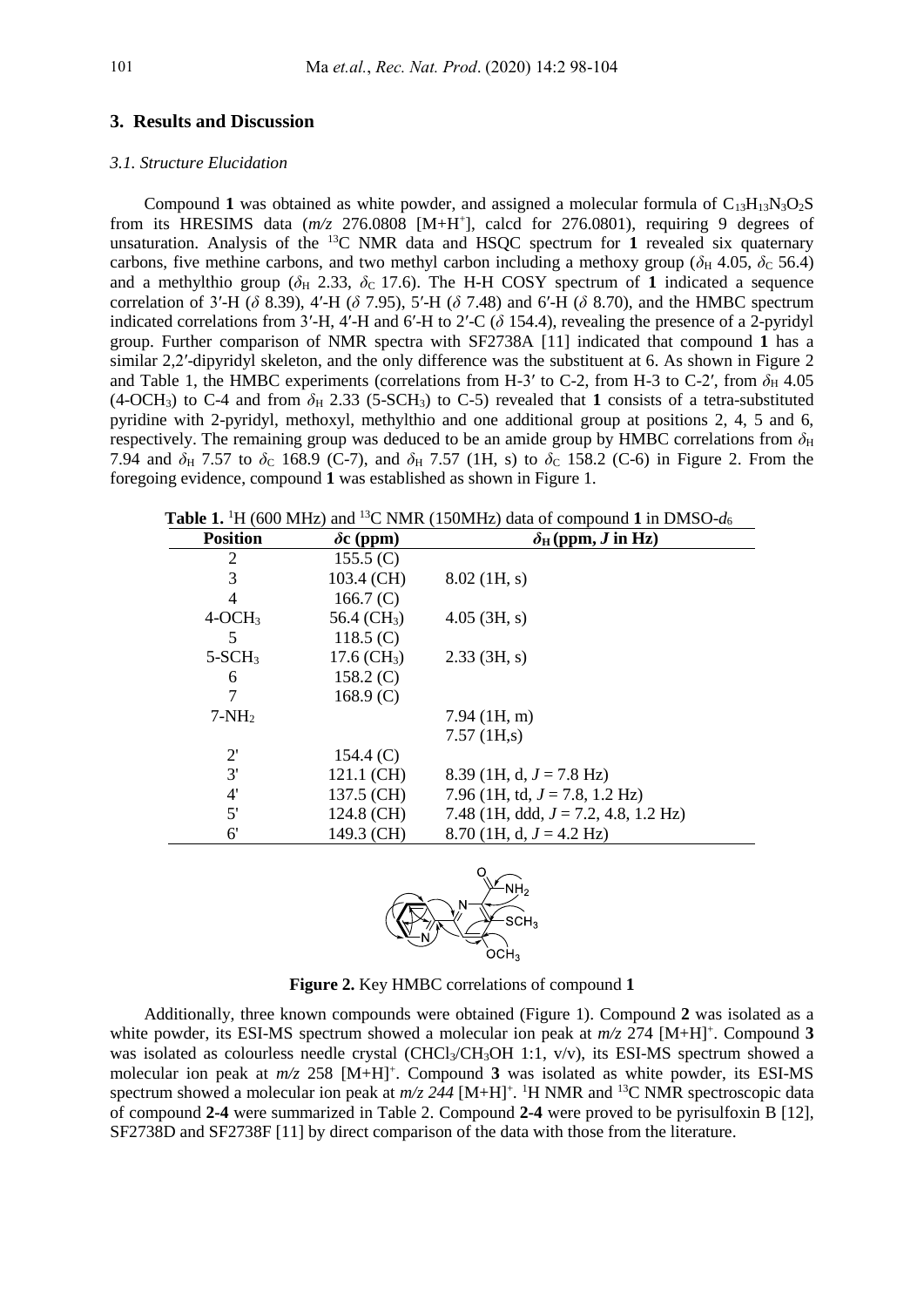|                 | <b>Pyrisulfoxin B (2)</b> |                                            |                  | <b>SF2738D (3)</b>                                   | SF2738F (4)      |                                                      |
|-----------------|---------------------------|--------------------------------------------|------------------|------------------------------------------------------|------------------|------------------------------------------------------|
| <b>Position</b> | $\delta c$ (ppm)          | $\delta$ н (ppm,<br>$J$ in Hz)             | $\delta c$ (ppm) | $\delta$ н (ppm,<br>$J$ in Hz)                       | $\delta c$ (ppm) | $\delta$ н (ppm,<br>$J$ in Hz)                       |
| 2               | 161.2(C)                  |                                            | $157.9$ (C)      |                                                      | 158.7 (C)        |                                                      |
| 3               | $106.6$ (CH)              | $8.31$ (1H, s)                             | $106.3$ (CH)     | $8.16$ (1H, s)                                       | $100.0$ (CH)     | $8.15$ (1H, s)                                       |
| $\overline{4}$  | 164.6 $(C)$               |                                            | 167.1 $(C)$      |                                                      | 160.2(C)         |                                                      |
| $4-OCH3$        | 57.0 $(CH_3)$             | $4.17 \, (3H, s)$                          | 57.0 $(CH_3)$    | 4.09(3H, s)                                          | 56.8 $(CH_3)$    | 4.19(3H, s)                                          |
| 5               | $131.8$ (C)               |                                            | 127.1(C)         |                                                      | 135.3 (C)        |                                                      |
| $5-XCH3$        | 39.9                      | $3.11$ (3H, s,                             | 17.4             | $2.55$ (3H, s,                                       |                  |                                                      |
|                 | $(5-SOCH3)$               | $5-SOCH3$ )                                | $(5-SCH3)$       | $5-SCH_3$                                            |                  |                                                      |
| 6               | 137.4(C)                  |                                            | $137.9$ (C)      |                                                      | 153.9 (C)        |                                                      |
| 7               | 114.5 $(C)$               |                                            | 116.6 $(C)$      |                                                      | 157.1 (CH)       | $9.35$ (1H, s)                                       |
| 2'              | 152.8 $(C)$               |                                            | $153.0 \,(C)$    |                                                      | 154.6 $(C)$      |                                                      |
| 3'              | 122.2 (CH)                | 8.52 (1H, d,<br>$J = 7.8$ Hz)              | 121.2 (CH)       | 8.31 (1H, d,<br>$J = 7.8 \text{ Hz}$                 | 121.2 (CH)       | 8.50 (1H, d,<br>$J = 8.4 \text{ Hz}$                 |
| 4'              | 137.4 (CH)                | $7.88$ (1H, t,<br>$J = 7.2 \text{ Hz}$     | 136.2 (CH)       | 7.98 (1H, td,<br>$J = 7.8$ , 1.8 Hz)                 | 137.8 (CH)       | 8.02 (1H, td,<br>$J = 7.8$ , 1.8 Hz)                 |
| $5'$            | 125.6 (CH)                | 7.42 (1H, dd,<br>$J = 6.6, 5.4 \text{ Hz}$ | 125.5 (CH)       | $7.53$ (1H, ddd, $J$<br>$= 7.8, 4.8, 1.2 \text{ Hz}$ | 125.2 (CH)       | $7.56$ (1H, ddd, $J$<br>$= 7.8, 4.8, 1.2 \text{ Hz}$ |
| $6^{\prime}$    | 149.2 (CH)                | 8.68 (1H, d,<br>$J = 4.2 \text{ Hz}$       | 149.6 (CH)       | $8.72$ (1H, ddd, $J$<br>$= 4.8, 1.8, 1.2$ Hz)        | 149.4 (CH)       | $8.75$ (1H, d,<br>$J = 4.2 \text{ Hz}$               |

**Table 2.** <sup>1</sup>H (600 MHz) and <sup>13</sup>C NMR (150MHz) data of compound **2** in CDCl<sup>3</sup> and compounds **3-4** in DMSO-*d*6.

#### *3.2 Antimicrobial and Cytotoxicity Activity*

The isolated compounds **1**–**4** were evaluated for antimicrobial activity. All isolates at the concentration of 20 µg/disk exhibited minor antifungal activity against *Saccharomyces cerevisiae*, and compound **4** exhibited minor antifungal activity against *Penicillium decumbens* ATCC 10436. The diameters of the inhibition zones ranged between 10 and 11 mm, all compounds (20 μg/disk) were significantly less potent than the positive control, kanamycin (10 μg/disk) and nystatin (10 μg/disk) (Table 3).

**Table 3**. Antimicrobial activity of compounds **1**–**4** a, b (mm)

| <b>Test organism</b>                          | $(20\mu\text{g/disk})$ | $(20\mu g/disk)$ | 3<br>$(20\mu g/disk)$ | 4<br>$(20\mu\text{g/disk})$ | Kanamycin<br>$(10\mu g/disk)$ | <b>Nystatin</b><br>$(10\mu g/disk)$ |
|-----------------------------------------------|------------------------|------------------|-----------------------|-----------------------------|-------------------------------|-------------------------------------|
| Saccharomyces<br>cerevisiae                   | 11                     | 10               | 10                    | 11                          |                               | 14                                  |
| Penicillium<br>decumbens<br><b>ATCC 10436</b> |                        |                  |                       | 10                          |                               | 10                                  |
| Escherichia coli<br><b>ATCC 8099</b>          |                        |                  |                       |                             | 15                            |                                     |
| Staphylococcus<br>aureus ATCC<br>6538         |                        |                  |                       |                             | 15                            |                                     |

<sup>a</sup>Diameter of inhibition zones in the plate diffusion assay in mm. "-" No activity

bData given were from four duplicates.

Investigation of antiproliferative activity of compounds **1**–**4** was carried out using an MTS assay on five human cancer cell lines: HL-60 (human myeloid leukemia), SMMC-7721 (hepatocellular carcinoma), A-549 (lung carcinoma), MCF-7 (breast adenocarcinoma) and SW480 (colon carcinoma). Compounds **1** and **2** exhibited no obvious antiproliferative activities against the five cancer cell lines  $(IC_{50} > 40 \mu M)$ . Compound 3 exhibited moderate inhibitory activity against HL-60, SMMC-7721, A-549, MCF-7 and SW480 cells with  $IC_{50}$  values of 12.10, 11.15, 23.64, 31.13 and 14.62 μM*,* respectively. However, compound **4** displayed significant antiproliferative activity against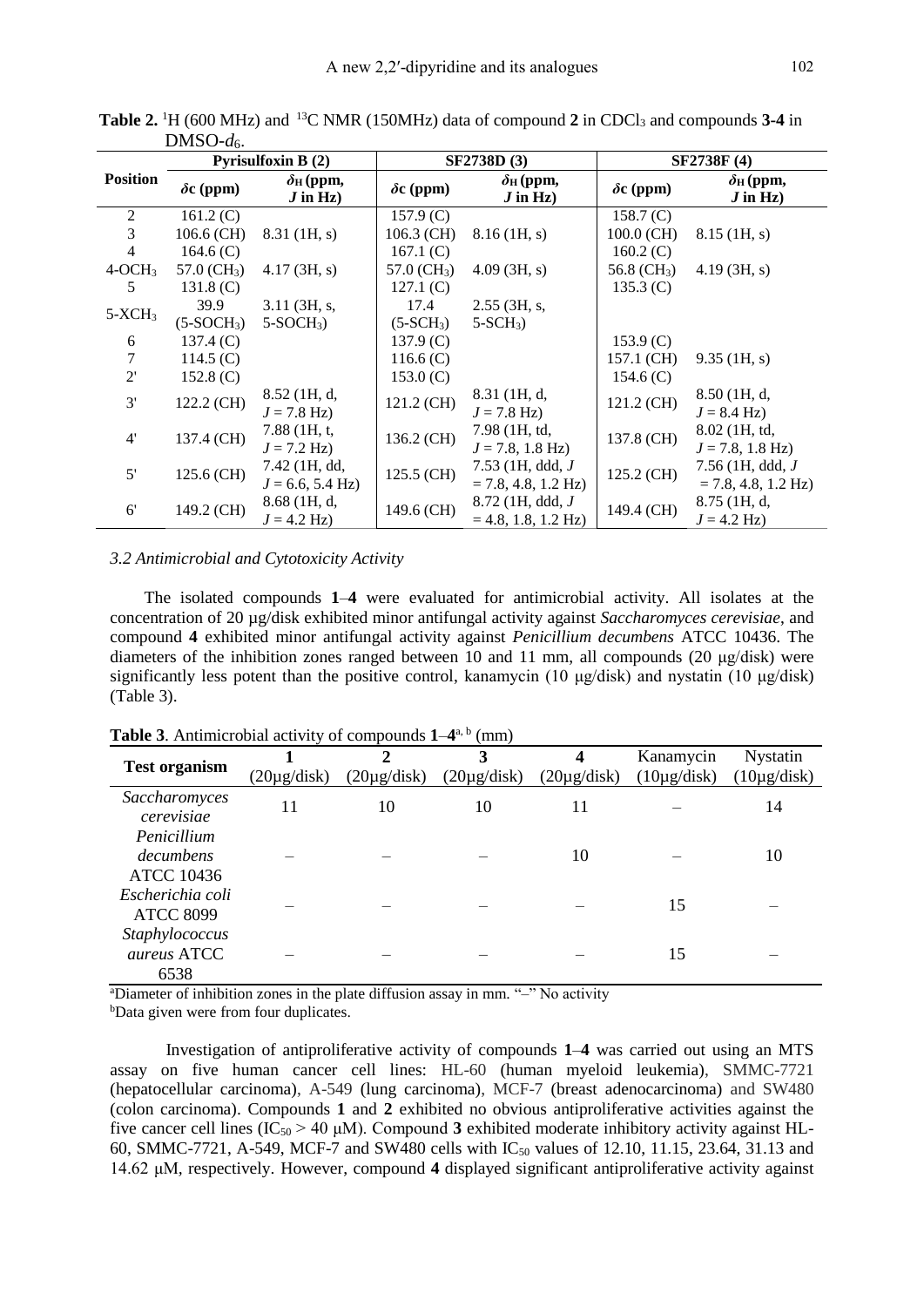A-549, MCF-7 and SW480 cell lines with  $IC_{50}$  values of 0.88, 0.34 and 0.55  $\mu$ M, respectively (Table 4).

| cell lines: HL-60, SMMC-7721, A-549, MCF-7, and SW480. |              |                  |         |         |              |  |
|--------------------------------------------------------|--------------|------------------|---------|---------|--------------|--|
| Compound                                               | HL-60        | <b>SMMC-7721</b> | $A-549$ | MCF-7   | SW480        |  |
|                                                        | >40          | >40              | >40     | >40     | >40          |  |
| $\mathbf{2}$                                           | >40          | >40              | >40     | >40     | >40          |  |
| 3                                                      | 12.10        | 11.15            | 23.64   | 31.13   | 14.62        |  |
| $\boldsymbol{4}$                                       | >40          | >40              | 0.88    | 0.34    | 0.55         |  |
| Cisplatin <sup>a</sup>                                 | 2.29         | 11.87            | 12.10   | 11.37   | 16.42        |  |
| Paclitaxel <sup>a</sup>                                | $<\!\!0.008$ | $<\!\!0.008$     | < 0.008 | < 0.008 | $<\!\!0.008$ |  |

**Table 4.** Cytotoxic activity  $(IC_{50}, \mu M)$  of compounds 1–4 against five tumor

<sup>a</sup>Positive control.

## **Acknowledgments**

This work was financially supported by the Key Science and Technology Planning Project of Zigong City (2018YYJC03), Applied Basic Research Program of Sichuan Province (2018JY0049), the National Natural Science Foundation of China (U1702285), Cooperation Project of Wuliangye Group Co., Ltd. and Sichuan University of Science & Engineering (CXY2019ZR013, CXY2019ZR003).

### **Supporting Information**

Supporting information accompanies this paper on [http://www.acgpubs.org/journal/records-of](http://www.acgpubs.org/journal/records-of-natural-products)[natural-products](http://www.acgpubs.org/journal/records-of-natural-products)

#### **ORCID**

Xiao-Yan Ma: [0000-0002-4592-4800](http://orcid.org/0000-0002-4592-4800) Feng-Xian Yang: [0000-0003-4931-6244](http://orcid.org/0000-0003-4931-6244) Can Su: [0000-0002-6031-3581](http://orcid.org/0000-0002-6031-3581) Yijun Yan: [0000-0001-7727-8084](http://orcid.org/0000-0001-7727-8084) Sheng-Xiong Huang: [0000-0002-3616-8556](http://orcid.org/0000-0002-3616-8556)

#### **References**

- [1] H. Nisa, A. N. Kamili, I. A. Nawchoo, S. Shafi, N. Shameem and S. A. Bandh (2015). Fungal endophytes as prolific source of phytochemicals and other bioactive natural products: A review, *Microb. Pathogenesis* **82***,* 50-59.
- [2] R. X. Tan and W. X. Zou (2001). Endophytes: a rich source of functional metabolites, *Nat. Prod. Rep.* **18**, 448-459.
- [3] G. Strobel and B. Daisy (2003). Bioprospecting for microbial endophytes and their natural products, *Microbiol. Mo.l Biol. R.* **67**, 491-502.
- [4] J. Bérdy (2012). Thoughts and facts about antibiotics: Where we are now and where we are heading, *J. Antibiot.* **65**, 385-395.
- [5] Y. Yan, Y.-T. Ma, J. Yang, G. P. Horsman, D. Luo, X. Ji and S.-X. Huang (2016). Tropolone ring construction in the biosynthesis of rubrolone B, a cationic tropolone alkaloid from endophytic *Streptomyces*, *Org. Lett.* **18**, 1254-1257.
- [6] R.-M. Yang, X.-L. Zhang, L. Wang, J.-P. Huang, J. Yang, Y.-J. Yan, J.-Y. Luo, X.-T. Wang and S.-X. Huang (2017). *α*-Pyrone derivatives from a *Streptomyces* strain resensitize tamoxifen resistance in breast cancer cells, *Nat. Prod. Bioprospect.* **7**, 329-334.
- [7] N.-N. Shang, Z. Zhang, J.-P. Huang, L. Wang, J. Luo, J. Yang, T. Peng, Y. Yan, Y.-T. Ma and S.-X. Huang (2018). Glycosylated piericidins from an endophytic *streptomyces* with cytotoxicity and antimicrobial activity, *J. Antibiot.* **71**, 672-676.
- [8] J. M. Andrews and R. Wise (2001). In vitro susceptibility testing of BMS-284756 by the BSAC standardized disc testing method, *J. Antimicrob. Chemoth.* **48**, 322-324.